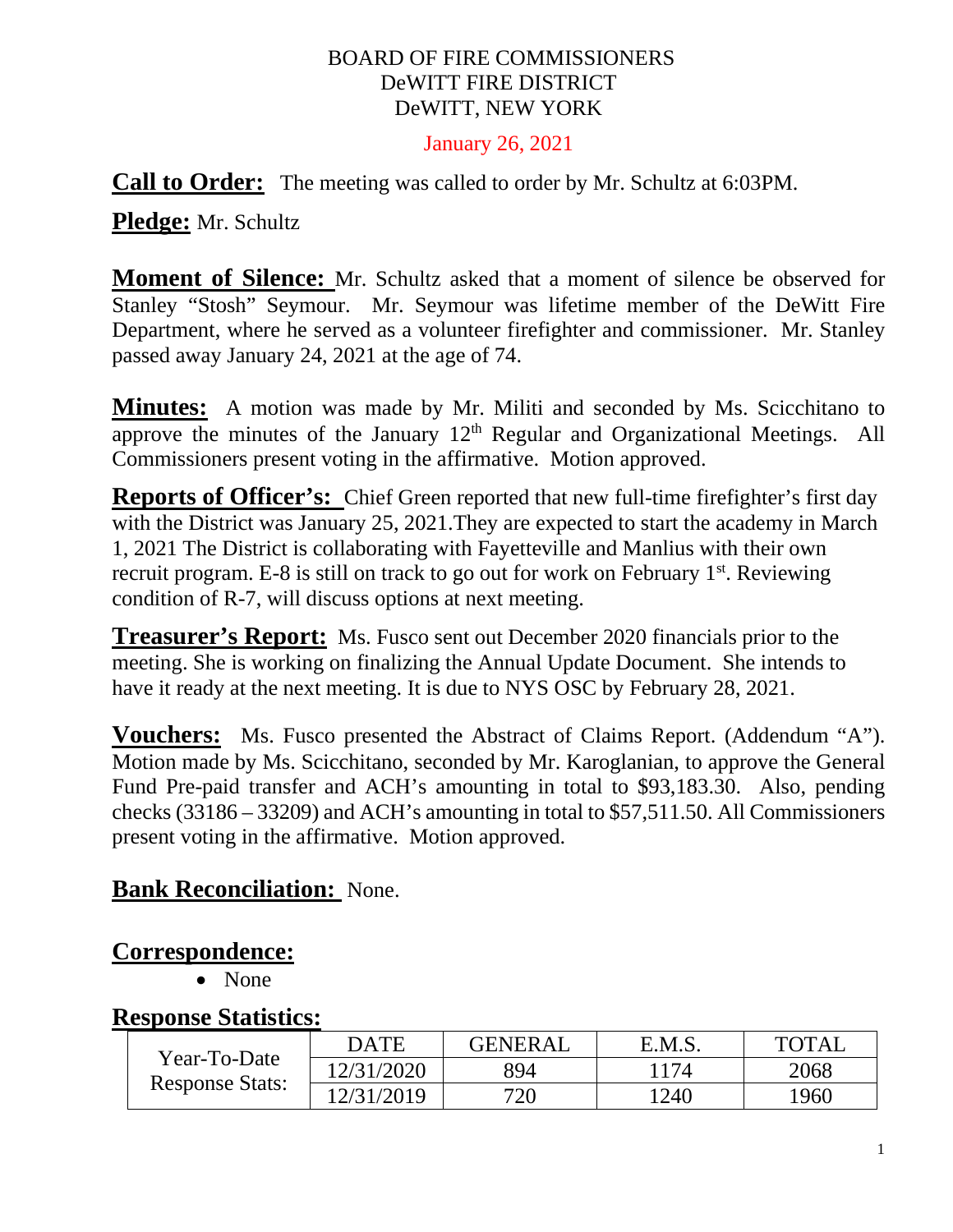# **Training Requests:**

| <b>NAME</b>  | <b>EVENT</b>          | <b>LOCATION</b> | <b>COMP</b> | <b>AMT</b> | <b>BOARD</b> |
|--------------|-----------------------|-----------------|-------------|------------|--------------|
| Green,       | NYSAFC Seminar        | Manlius, NY     | \$1,170     | \$185      | SM/CS        |
| Pienkowski,  |                       |                 |             |            |              |
| $O'Connor$ , |                       |                 |             |            |              |
| Maguire      |                       |                 |             |            |              |
| (P),         |                       |                 |             |            |              |
| Fedorov      |                       |                 |             |            |              |
| Pienkowski   | Takin' to the Streets | Easton, PA      | \$2,550     | \$200      | CS/KK        |
|              |                       |                 |             |            |              |

## **COMMITTEE REPORTS:**

**Apparatus and Equipment:** No report. **Buildings and Grounds:** No report. **Finance:** No report. **Long-Range Planning:** No report. **Personnel/Staffing**: No report. **Legal:** No report.

## **OLD BUSINESS:**

**COVID-19:** The Chief shared that those who were interested in the vaccine have or will be receiving their final dose this week.

## **NEW BUSINESS:**

**CQI/Data Review Software:** Chief Green presented a proposal to purchase the Code STAT Data review software in the amount of \$2,346. A motion was made by Mr. Militi and seconded by Ms. Scicchitano to authorize the purchase. All Commissioners present voting affirmative. Motion approved.

**Auto Pulse CPR Device:** Chief Green presented a proposal to purchase the Auto Pulse CPR device in the amount of \$14,220. A motion was made by Mr. Militi and seconded by Ms. Scicchitano to authorize the purchase. All Commissioners present voting affirmative. Motion approved.

**Firefighting Foam:** Chief Green presented a proposal to purchase Firefighting Foam in the amount of \$1,300. A motion was made by Ms. Scicchitano and seconded by Mr. Militi to authorize the purchase. All Commissioners present voting affirmative. Motion approved.